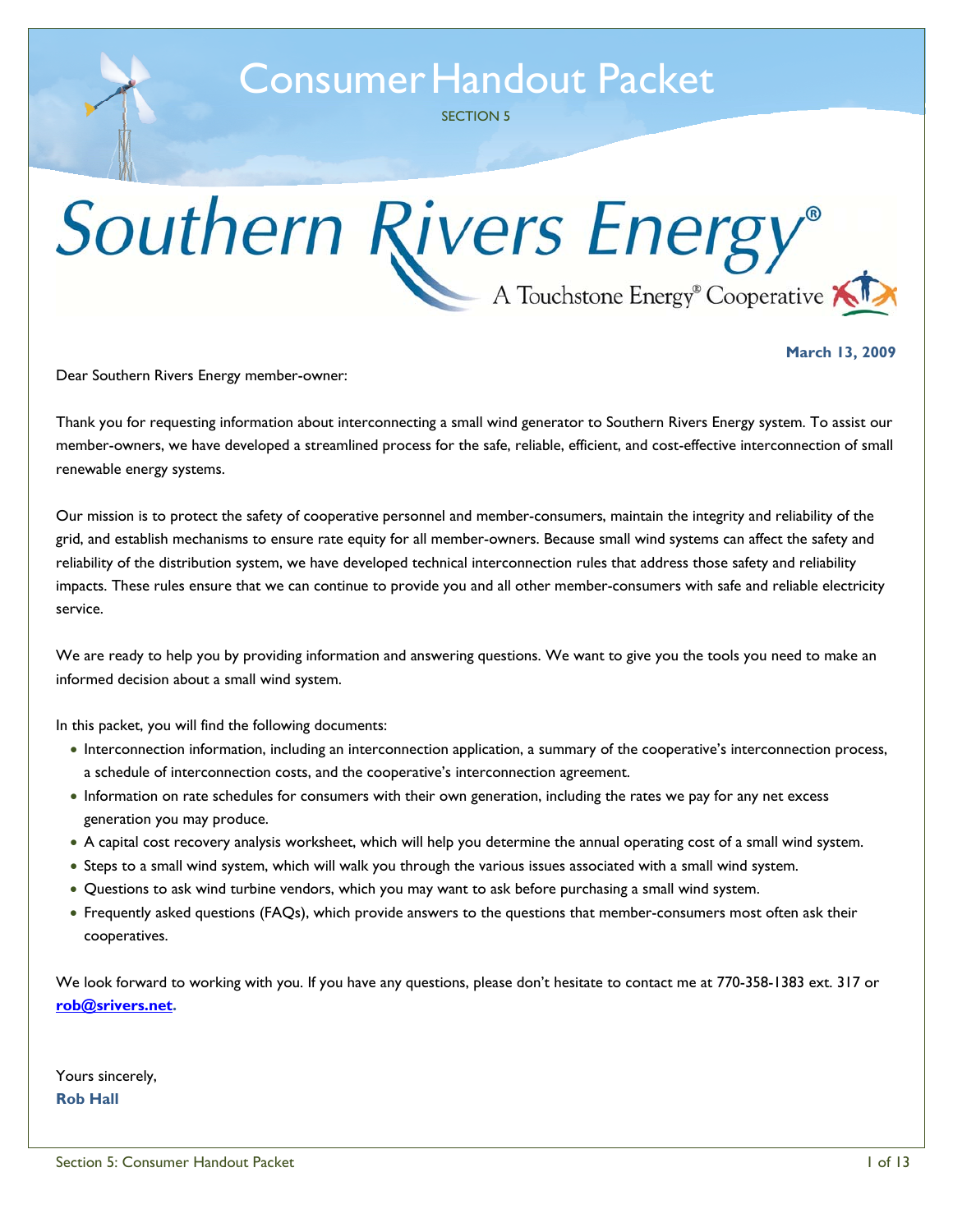SECTION 5

### Capital Cost Recovery Analysis

As interest in renewable energy grows, some cooperative member-consumers are considering the purchase of a small wind system. If you are interested in installing a small wind system to replace all or some of the electricity that your cooperative provides, talk with a cooperative representative about your plans.

Before you decide to buy a small wind system, however, you should consider the economics to determine whether such a system will lower your monthly electricity costs. This capital cost recovery analysis, prepared by the Association of Illinois Electric Cooperatives (AIEC),\* will enable you to determine the annual operating cost of a small wind system and compare that cost to the cost of the electricity that you purchase from your cooperative.

### INFORMATION REQUIRED FOR THE CAPITAL COST RECOVERY ANALYSIS

|    | ENTER THE TOTAL COST OF PURCHASING AND INSTALLING THE<br><b>GENERATING EQUIPMENT INCLUDING ANY INTERCONNECTION AND</b><br><b>SYSTEM UPGRADE COSTS:</b>                        |  |
|----|-------------------------------------------------------------------------------------------------------------------------------------------------------------------------------|--|
| 2. | <b>ENTER THE AMOUNT OF GRANTS, TAX CREDITS, OR OTHER FUNDING</b><br>NOT REQUIRED TO BE REPAID BY THE MEMBER FOR THE PURCHASE<br>AND INSTALLATION OF THE GENERATING EQUIPMENT: |  |
| 3. | SUBTRACT LINE 2 FROM LINE   TO DETERMINE THE NET COST OF THE<br><b>EQUIPMENT:</b>                                                                                             |  |
| 4  | <b>ENTER THE ESTIMATED AMOUNT OF ANNUAL MAINTENANCE COST OF</b><br>THE GENERATING EQUIPMENT (INCLUDE ANY ANNUAL OPERATION<br>COSTS, INCLUDING INSURANCE PREMIUMS IF ANY):     |  |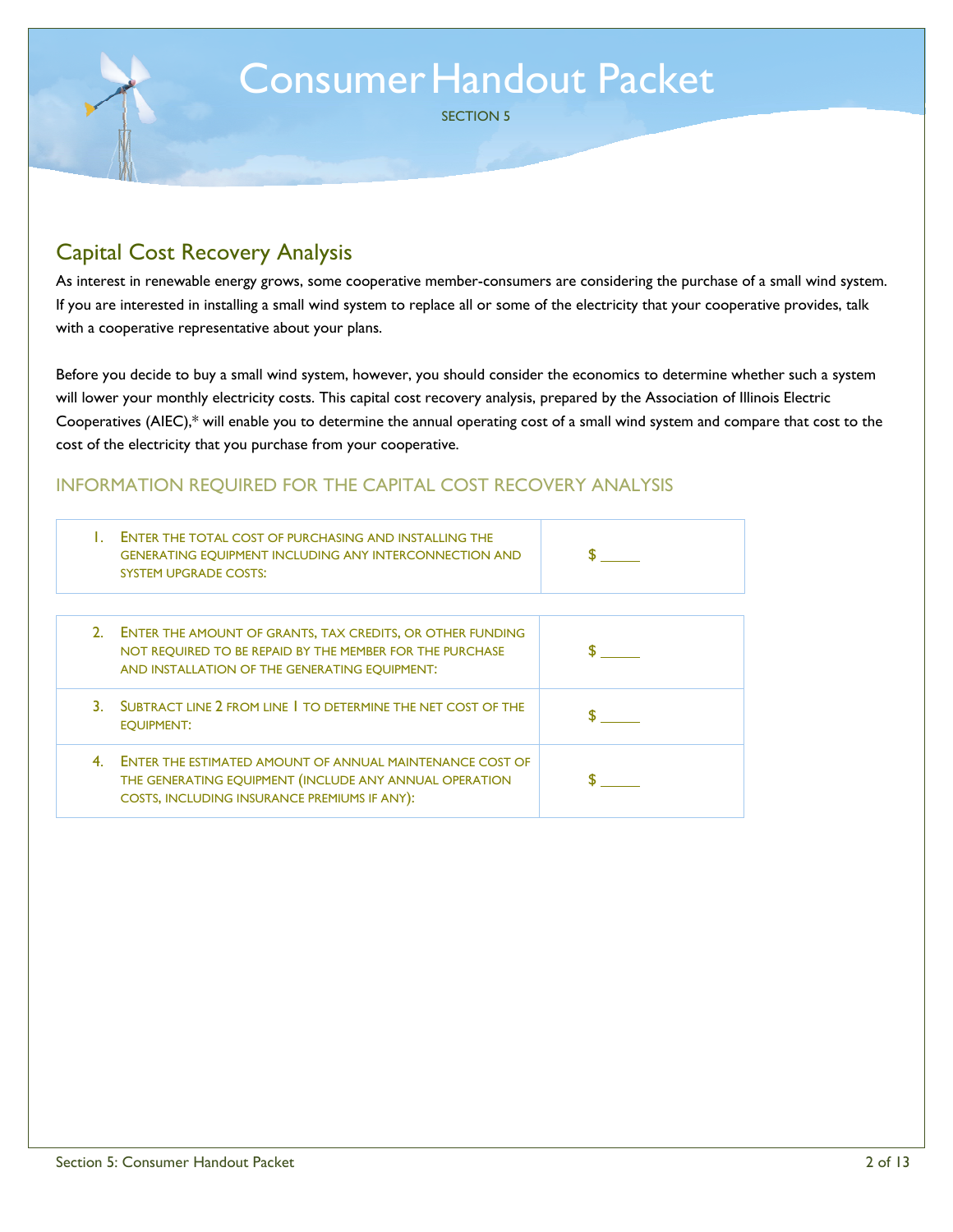SECTION 5

| Table 1      |                                          |                                          |                                          |                                          |                                          |
|--------------|------------------------------------------|------------------------------------------|------------------------------------------|------------------------------------------|------------------------------------------|
|              | 7.5%                                     | 6.5%                                     | 5.5%                                     | 4.5 %                                    | 3.5%                                     |
| <b>YEARS</b> | <b>CAPITAL RECOVERY</b><br><b>FACTOR</b> | <b>CAPITAL RECOVERY</b><br><b>FACTOR</b> | <b>CAPITAL RECOVERY</b><br><b>FACTOR</b> | <b>CAPITAL RECOVERY</b><br><b>FACTOR</b> | <b>CAPITAL RECOVERY</b><br><b>FACTOR</b> |
| L            | 1.0750                                   | 1.0650                                   | 1.0550                                   | 1.0450                                   | 1.0350                                   |
| 3            | 0.3845                                   | 0.3776                                   | 0.3707                                   | 0.3638                                   | 0.3569                                   |
| 5            | 0.2472                                   | 0.2406                                   | 0.2342                                   | 0.2278                                   | 0.2215                                   |
| 10           | 0.1457                                   | 0.1391                                   | 0.1327                                   | 0.1264                                   | 0.1202                                   |
| 15           | 0.1133                                   | 0.1064                                   | 0.0996                                   | 0.0931                                   | 0.0868                                   |
| 20           | 0.0981                                   | 0.0908                                   | 0.0837                                   | 0.0769                                   | 0.0704                                   |
| 25           | 0.0897                                   | 0.0820                                   | 0.0745                                   | 0.0674                                   | 0.0607                                   |
| 30           | 0.0847                                   | 0.0766                                   | 0.0688                                   | 0.0614                                   | 0.0544                                   |
| 35           | 0.0815                                   | 0.0713                                   | 0.0650                                   | 0.0573                                   | 0.0500                                   |
| 40           | 0.0794                                   | 0.0707                                   | 0.0623                                   | 0.0543                                   | 0.0468                                   |

| ENTER FROM TABLE   EITHER: (A) THE INTEREST RATE OF BORROWED<br>FUNDS TO PURCHASE THE GENERATING EQUIPMENT, OR (B) THE<br>INTEREST RATE THAT WOULD BE RECEIVED ON THE MONEY USED TO<br>PURCHASE THE GENERATING EOUIPMENT: |  |
|---------------------------------------------------------------------------------------------------------------------------------------------------------------------------------------------------------------------------|--|
|                                                                                                                                                                                                                           |  |

(Pick the closest interest rate from the table)

6. ENTER FROM TABLE 1 THE NUMBER OF YEARS THE GENERATING EQUIPMENT CAN BE EXPECTED TO OPERATE OR THE NUMBER OF YEARS FOR THE LOAN:

(Pick the closest number of years from the table)

7. ENTER THE CAPITAL COST RECOVERY FACTOR FROM TABLE 1 ABOVE:  $\parallel$  \$

(Locate the interest rate in the top row of table 1 that you entered on line 5. Proceed down that column to the number of years corresponding to the entry on line 6. Enter the capital recovery factor indicated in that box on line 7.)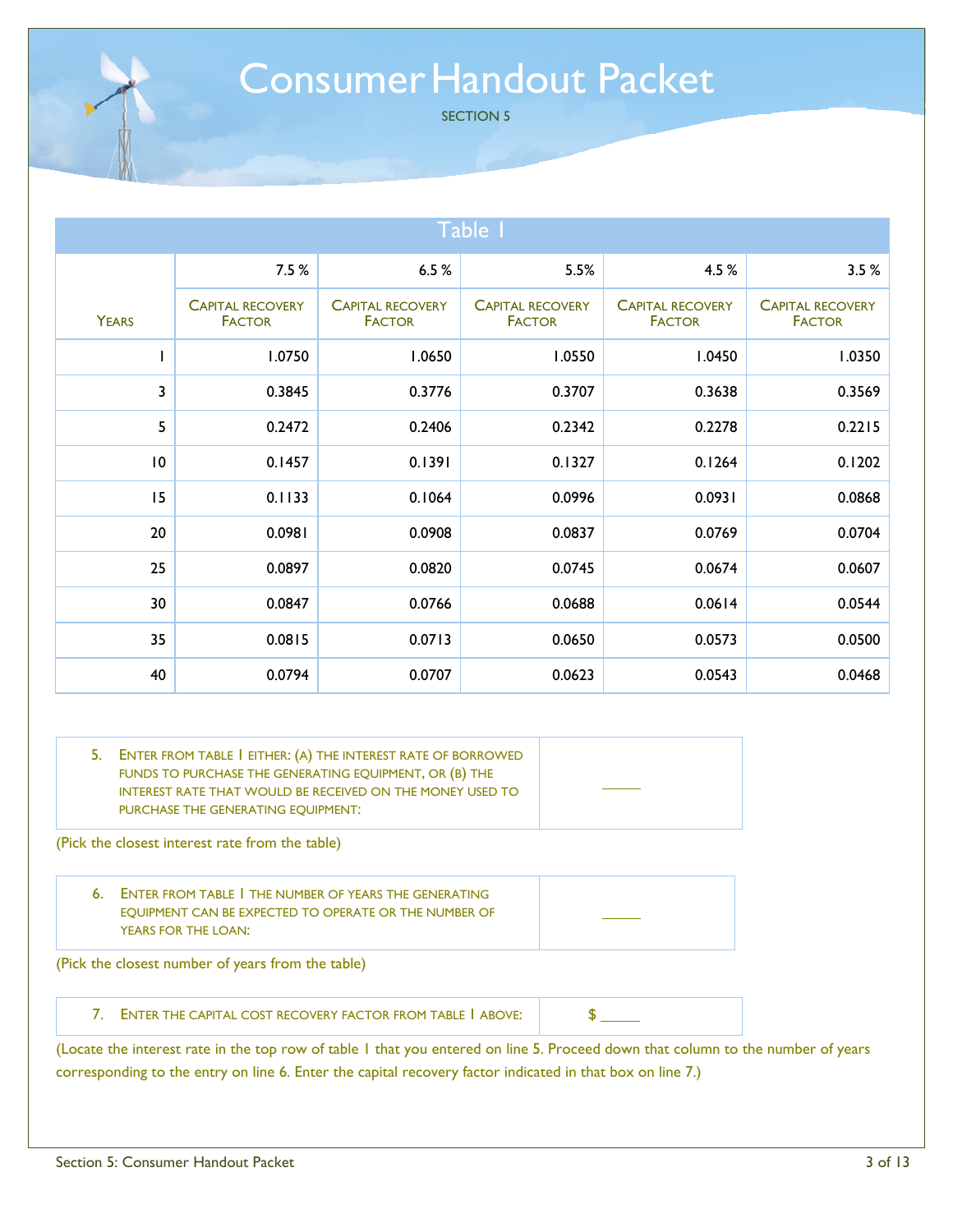

| 8. ENTER THE ESTIMATED PERCENT OF TIME THE GENERATING |  |
|-------------------------------------------------------|--|
| EQUIPMENT WILL OPERATE (ENTER AS A WHOLE NUMBER):     |  |

(A wind turbine may operate 25% to 40% of the time depending upon your geographic location. But you should confirm by independent analysis the percent your specific generating equipment is likely to operate.)

| 9.  | MULTIPLY $(8) \times 8760/100 =$ The number of hours per year of<br><b>OPERATION</b>                                          |      |
|-----|-------------------------------------------------------------------------------------------------------------------------------|------|
| 10. | <b>ENTER THE RATED CAPACITY OF THE GENERATING EOUIPMENT IN</b><br><b>KILOWATT (KW)</b>                                        | kW   |
|     | 11. MULTIPLY $(9) \times (10) =$ KILOWATT-HOUR (KWH) PER YEAR<br>(GENERATED)                                                  |      |
| 12. | ENTER YOUR COOPERATIVE'S AVERAGE COST PER KILOWATT-HOUR<br>FOR THE ENERGY YOU PURCHASED DURING THE LAST 12 MONTHS<br>(S/KWH): | /kWh |

(Excluding any monthly facility charge or consumer charge.)

#### CALCULATION OF ANNUAL OPERATING COST OF EQUIPMENT

The total annual operating cost (TOC) of equipment is calculated by:

| 13. MULTIPLY THE NET COST OF THE GENERATING EQUIPMENT (LINE 3)<br>BY THE CAPITAL RECOVERY FACTOR FROM LINE 7 |      |  |  |
|--------------------------------------------------------------------------------------------------------------|------|--|--|
| 14. ADD THE ANNUAL MAINTENANCE COST OF THE EQUIPMENT (LINE 4):                                               |      |  |  |
| 15. TO DETERMINE THE TOC OF THE EQUIPMENT, ADD LINES 12 AND 14:                                              |      |  |  |
| 16. DIVIDE LINE 15, THE TOC OF THE EQUIPMENT, BY LINE 11, THE<br>KILOWATT-HOURS TO BE GENERATED EACH YEAR:   | /kWh |  |  |
| (Line 16 is the TOC for the generating equipment per kilowatt-hour.)                                         |      |  |  |
| 17. COOPERATIVE AVERAGE COST PER KILOWATT-HOUR FROM LINE 12:                                                 | /kWh |  |  |

*\* Calculation form developed by Carl Dufner, vice president of engineering for the AIEC. To order brochure copies of the original AIEC form contact Angie Bingenheimer at the AIEC, 217-529-5561, abingenheimer@aiec.coop.* 

*(Note: This calculation form does not factor in any net excess generation payments. It compares the cost of electricity—in kilowatt-hours—from a member-owned generator to the cost of electricity from the cooperative.)*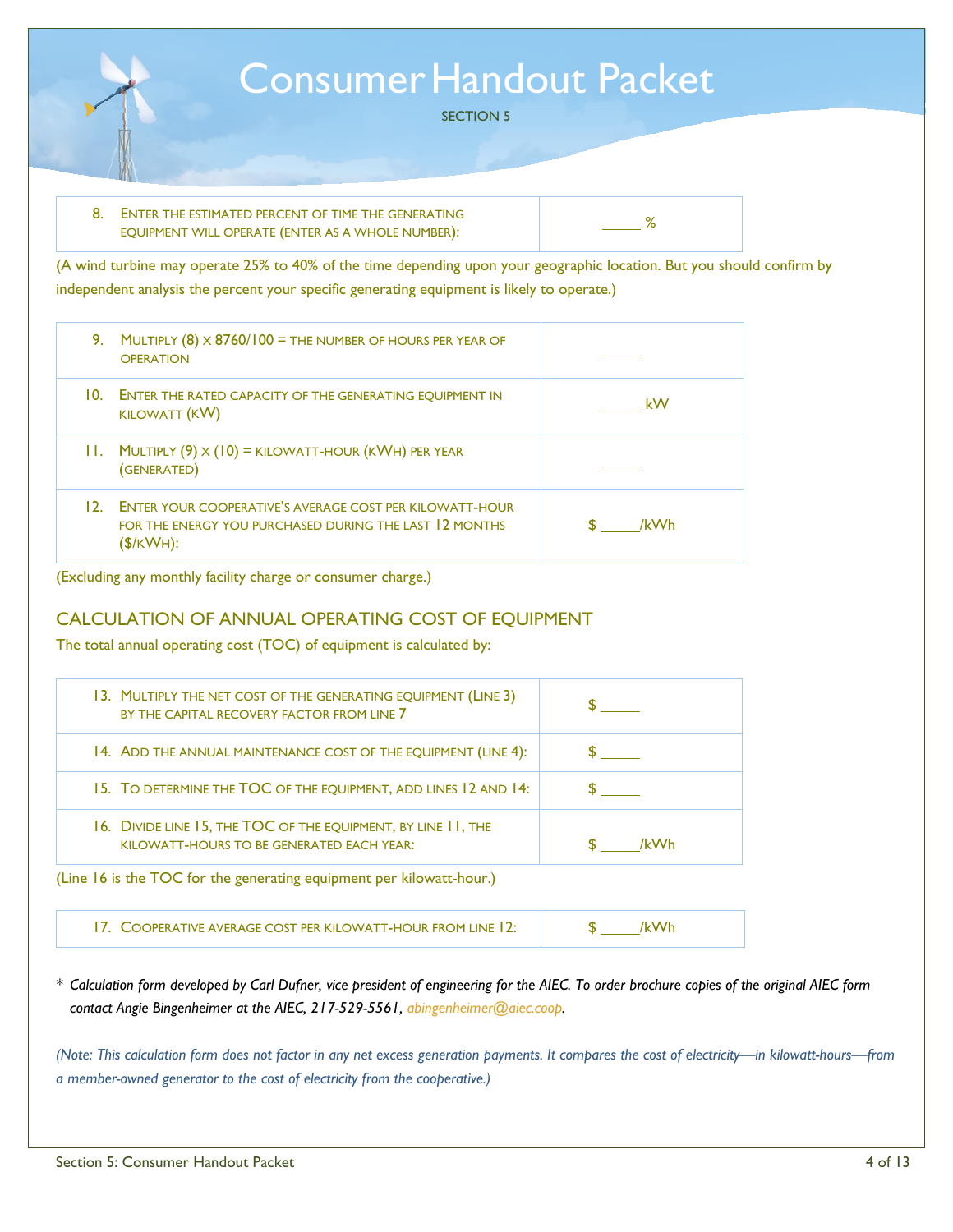SECTION 5

### Ten Steps to a Small Wind System

Is a small wind system right for you? These 10 steps will help you decide.

**1. Determine how much electricity you use and what it costs, annually and by the kilowatt-hour. Then, find ways to make your home more efficient and reduce your energy use.**  Start by calculating your average electricity bill. The U.S. Department of Energy (DOE) provides some rules of thumb in its *Small*  Wind Electric Systems: A U.S. Consumer's Guide [http://www.eere.energy.gov/windandhydro/windpoweringamerica/pdfs/

small\_wind/small\_wind\_guide.pdf].

Then, conduct an energy audit of your home to identify ways of using energy more efficiently and ways of reducing energy use. Implementing energy efficiency opportunities will almost always offer a quicker return on your investment and additionally may enhance the viability of a wind turbine project through a lower capital expense associated with a smaller turbine that will satisfy the new lower energy load. This could lower your electricity bill significantly. The National Rural Electric Cooperative Association (NRECA) recently reviewed several Web sites that host online energy audits. The review identified one Web site— Home Energy Saver—as among the best [http://hes.lbl.gov].

#### **2. Determine your site suitability and wind resource.**

**Site suitability.** Most experts recommend that you have at least one acre of land if you are considering the installation of a small wind system. Smaller parcels may be suitable if adequate tower setbacks can be achieved.

Examine your site for potential turbulence. When wind flows around buildings, trees, and other structures in the landscape, it slows down or becomes turbulent. A wind turbine should be placed in a location where turbulence is minimized. It also should be placed upwind of buildings and trees.

In addition, you should determine the "roughness"—the terrain and density of vegetation on the landscape—within a radius equal to 20 times the tower height, in the prevailing wind direction.

Information on determining site suitability is available at:

Small Wind Electric Systems: A U.S. Consumer's Guide

[http://www.eere.energy.gov/windandhydro/windpoweringamerica/pdfs/small\_wind/small\_wind\_guide.pdf]

Small Wind Industry Implementation Strategy (SWIIS) Consortium's Web site [http://www.smallwindindustry.org/fileadmin/ ewea\_documents/documents/projects/swiis/technology/050406SWTsiting050405.pdf]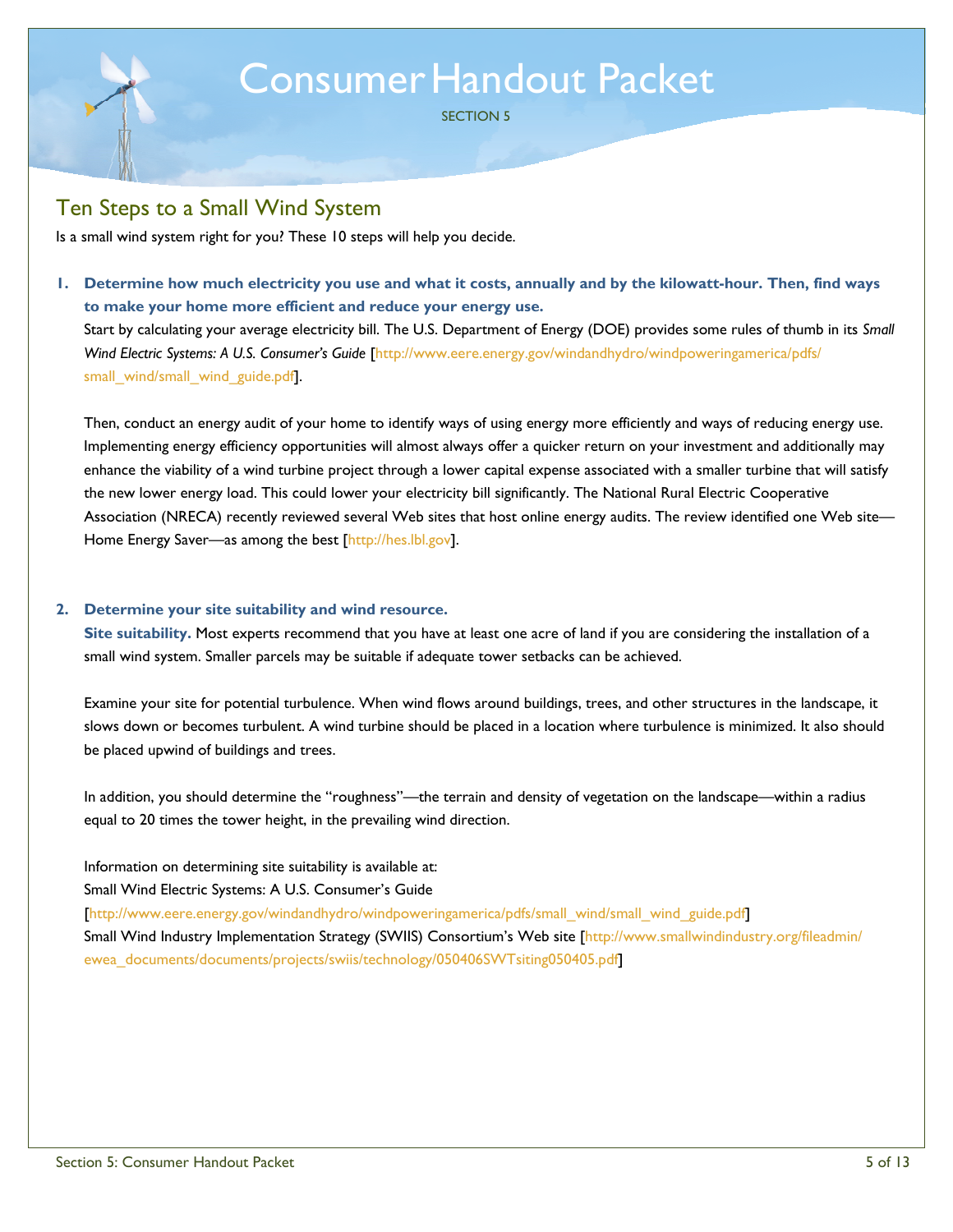SECTION 5

**Wind resource.** Wind speed varies from year to year, season to season, with the time of day, and with the height above ground. For a grid-connected wind system, an average annual wind speed of 10 mph is usually considered the cutoff. Most experts recommend average annual wind speeds between Class 2 (11.5 mph at hub height) and Class 4 (13.4 mph at hub height). Class 3 sites have average wind speeds of 12.5 mph at hub height. Hub height is the distance from the ground to the center of the turbine rotor.

A small increase in average wind speed results in a large increase in power produced. A site with an average wind speed of 15 mph contains nearly 54% more energy than a site with an average wind speed of 13 mph. The ideal wind resource has relatively stable high speeds. If your trees and vegetation are permanently deformed because of constant wind exposure—known as "flagging"—you may have a good wind resource to generate electricity.

There are several Web sites with wind resource maps. One is the National Renewable Energy Laboratory's (NREL's) Wind Energy Resource Atlas of the United States [http://rredc.nrel.gov/wind/pubs/atlas]. You can also access state wind maps at http://www.eere.energy.gov/windandhydro/windpoweringamerica/wind\_maps.asp.

NREL also provides a United States Annual Wind Resource Potential map, where you can find a location by zip code [http://mapserve2.nrel.gov/website/wind\_resource1/viewer.htm].

3Tier Group is a forecasting company that provides information on average wind speeds by hub height and city, address, or geographic coordinates. The model, called First Look, can be found at http://firstlook.3tiergroup.com.

You can measure the wind speed at your site using an anemometer on a tower, but this can be expensive. One option is to review data from nearby sites such as airports or state-administered meteorological stations. But airports tend to be sited in sheltered locations, so data on wind speeds may not be a reliable indicator of wind speeds at your site. Computer models are available that can help you estimate your wind resource.

Although the wind at a given site may blow more frequently from the west, more wind energy at that same site may come from different directions. You should find out which directions have the best winds for electricity production to help with micrositing.

You may want to find an installer at this point. Be sure to ask for references, licenses and certifications, proof of insurance, and a performance bond. A good installer can do a site assessment for you.

At this point, you should talk to your cooperative about what you are considering.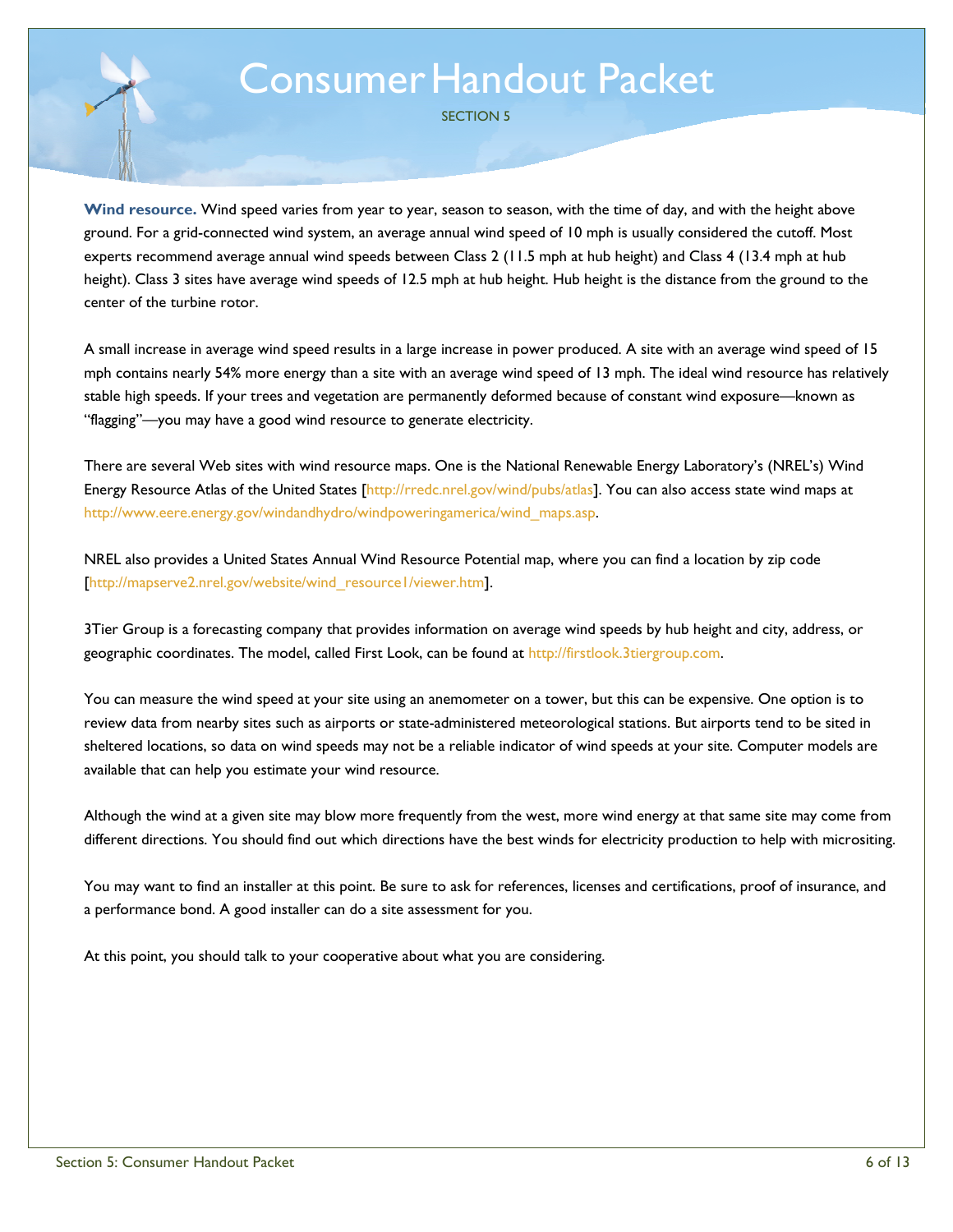SECTION 5

#### **3. Determine how much electricity you want your wind generator to produce. Select turbine and calculate tower height based on that output.**

*Energy output.* An installer also can look at your historic electricity usage and the amount of energy you want a small wind generator to produce. With this information, the installer can help you select a turbine size and tower height.

Most small turbine manufacturers provide an estimated monthly energy output in kilowatt-hours. Experts caution consumers about taking these figures at face value, however. The capital cost recovery analysis worksheet, provided as part of your cooperative's information packet, will enable you to determine the annual energy output—in kilowatt-hours—of a given small wind system.

*Turbine features.* Once you know how much electricity you want your wind generator to produce, monthly or annually, you can look at the specifications of all turbines matching that output. Important features to consider include the rotor diameter and the turbine's revolutions per minute (rpm). Turbines with a lower rpm tend to be quieter and last longer.

The amount of power that a turbine will produce is determined mainly by the diameter of its rotor and its tower height. The diameter defines the rotor's swept area—the quantity of wind intercepted by the turbine. The larger and higher the swept area (the area through which the rotor blades spin) of the generator's rotor, the more electricity it can produce. Swept area is the feature that will help you compare the output of one wind generator with another.

For more information on selecting a turbine, see *Home Power* magazine's "Wind Turbine Buyer's Guide" [http://www.homepower.com/files/featured/TurbineBuyersGuide.pdf].

*Other considerations.* Look for turbines with a good track record and a good warranty—five years, if possible. Some experts believe that weight matters; in their view, the heavier the machine, the more robust it is. They say a heavy-duty wind generator is more likely to handle sites with stronger winds or turbulence than a lighter turbine. But lighter weight turbines typically have lower "cut-in" wind speeds and produce more power in lower winds.

**Tower height.** One of the most common installation mistakes is mounting a wind turbine on a tower that is too short. A rule of thumb for tower height is that the wind generator should be at least 30 feet above any trees, buildings, or other structures within 500 feet. Taller towers result in higher wind generation because of reduced ground drag. An additional 40 feet on a tower can substantially increase the power available—by as much as 200%—and return the incremental initial investment with greater energy generation revenues over the lifetime of the turbine. But taller towers also are more expensive.

The question you need to answer is whether the increased tower height is economically justified compared with the increased electricity production. Information on how to answer this question is available on Renew Wisconsin's Web site at http://www.renewwisconsin.org/wind/Toolbox-Homeowners/Towers%204-Tower%20Costs%20versus%20Power.pdf.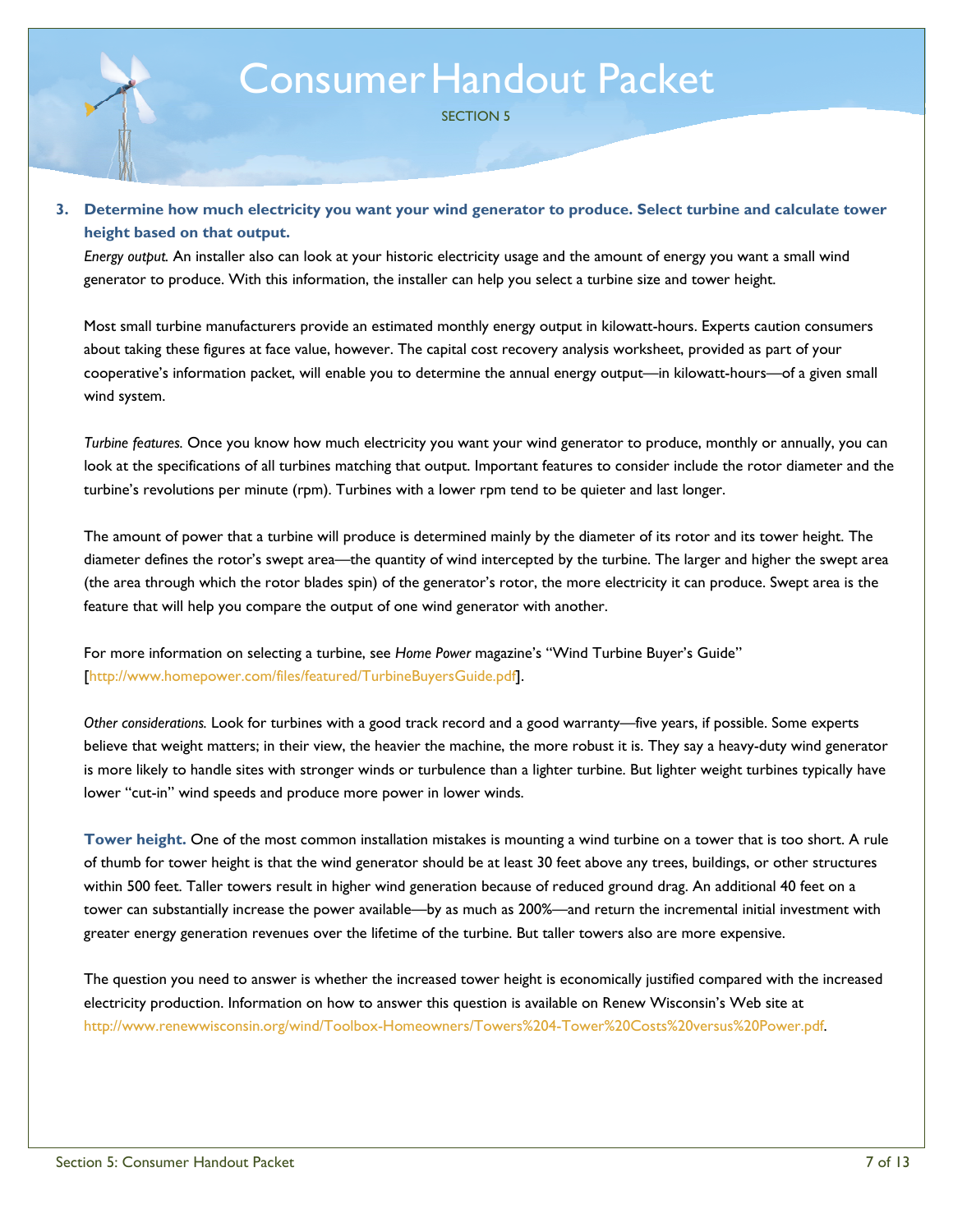SECTION 5

#### **4. Find out what incentives—rebates, buydowns, and loans—are available, and whether you qualify for a U.S. Department of Agriculture (USDA) Section 9006 grant.**

The Database of State Incentives for Renewables & Efficiency (DSIRE) provides detailed information on each state's incentives that apply to renewable energy systems, including small wind. You can access the database at http://www.dsireusa.org.

The Farm Security and Rural Investment Act of 2002, which expired September 30, 2007, included a provision—Section 9006 that provided grants of \$2,500 to \$500,000 or up to 25% of the eligible costs of rural renewable energy projects. The Farm Bill Extension Act of 2007, which continues agricultural programs through 2012, provides \$500 million in grants for small-scale renewable energy projects.

The grants are only available for agricultural producers that earn at least 50% of their income from agricultural products. Small rural businesses also are eligible. But the application process for a grant or loan under Section 9006 can be complicated and time-consuming. A sample application form is available on DOE's energy efficiency and renewable energy (EERE) Web site at http://www.eere.energy.gov/windandhydro/windpoweringamerica/pdfs/farm\_bill\_small\_wind\_sample\_application.pdf.

#### **5. Determine estimated installed cost of system and calculate return on investment.**

A rule of thumb for estimating the cost of a small wind system is \$4–\$10 per installed watt. The total installed cost is the cost of the wind generator and tower plus the cost of permitting, installation, and interconnection to the grid.

The payback for a small wind system is the amount of time it takes for the system to pay for itself in energy savings. You can calculate the payback for a given small wind system by using the capital cost recovery analysis worksheet provided in your cooperative's information packet for member-consumers.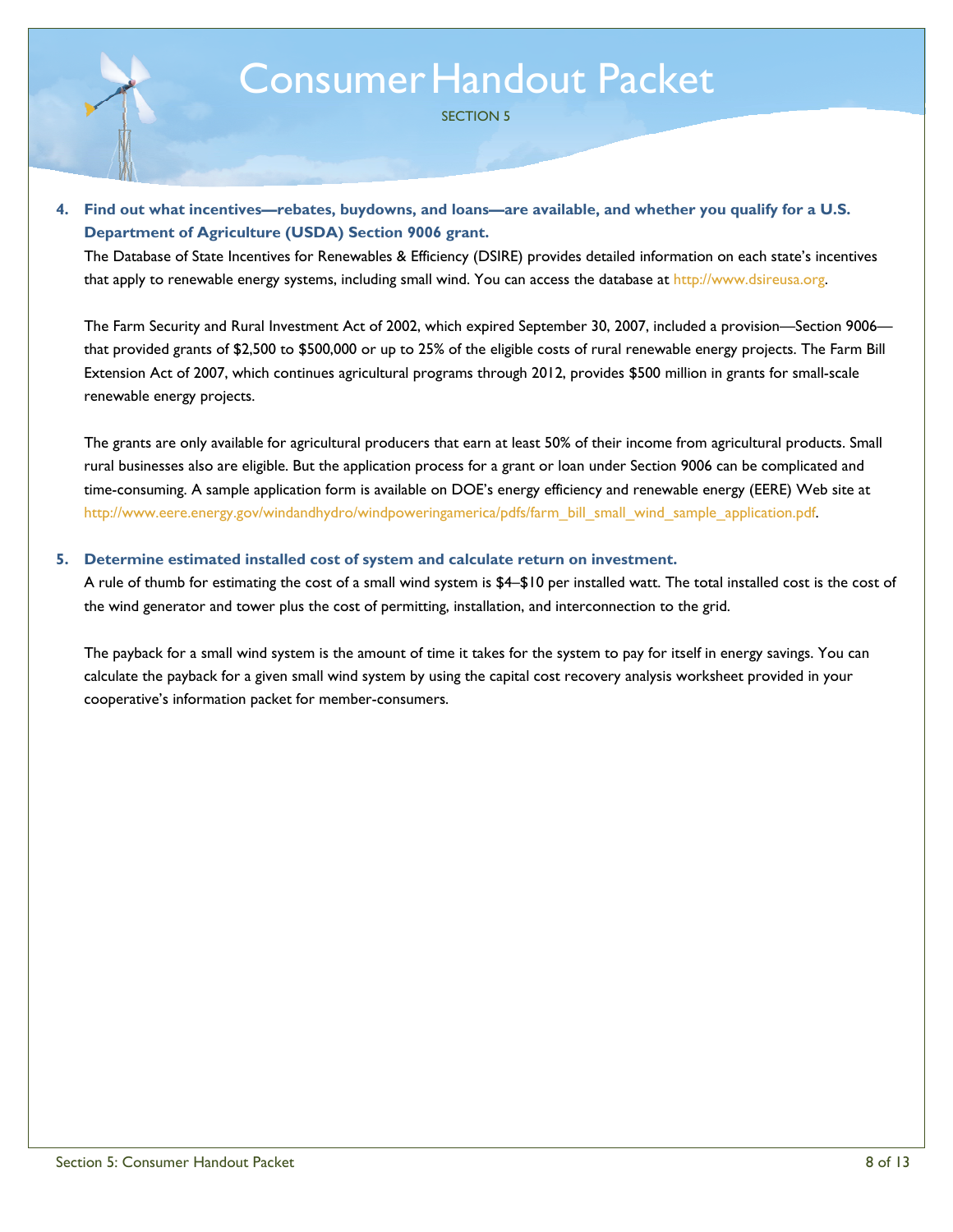SECTION 5

**6. Determine what zoning regulations, if any, apply to the installation of a wind turbine, and what permits building, electrical—are required. Talk with your neighbors about your plans.** 

**Zoning***.* Zoning regulations vary from state to state, and from one local jurisdiction to the next. Contact your local county officials to learn about zoning laws. These laws may include height restrictions and may require that a wind turbine be set back from your property line. The standard setback for a small wind system is calculated as a distance from the property line equal to the height of the tower. Sometimes, the setback requirement restricts where a tower can be installed.

In many cases, local municipalities do not have any zoning regulations that apply to the installation of wind turbines and towers. As a result, a zoning hearing often becomes part of the processes that an applicant must go through before a building permit is issued.

At zoning hearings, neighbors are allowed to express any concerns they might have about the small wind system. Preparation for these types of meetings is key. The more answers you have ready for questions that are likely to arise, the easier the process will be.

Information on zoning issues is available on the Renew Wisconsin Web site, on the Small Wind Toolbox page [http://www.renewwisconsin.org/wind/windtoolbox.html]. Scroll down to *Toolbox—Information for Homeowners and Installers*, and look for documents *Zoning 1* through *Zoning 6.*

**Permitting***.* Contact your local building inspector, board of supervisors, or planning board to learn whether you will need to obtain a building permit. They will provide you with a list of requirements, which will probably include a site plan, a structural analysis on the foundation and tower, and an electrical one-line diagram.

At this stage, talk with neighbors about your plans and listen to any of their concerns. If there are any other small wind turbine owners in your area, talk with them about any concerns their neighbors had and how they dealt with those concerns.

#### **7. Ask your cooperative about its interconnection requirements, including costs and liability insurance.**

If you have not already talked with your cooperative about your plans, do so now. Discuss the steps you have taken to get to this point, and provide information on the small wind system you are considering. You need to make sure that the system meets the cooperative's criteria for interconnection.

Most cooperatives have interconnection agreements, which are often posted on their Web sites. Your cooperative can provide information on its interconnection process and policies as well as a sample interconnection agreement, and answer any questions that you may have.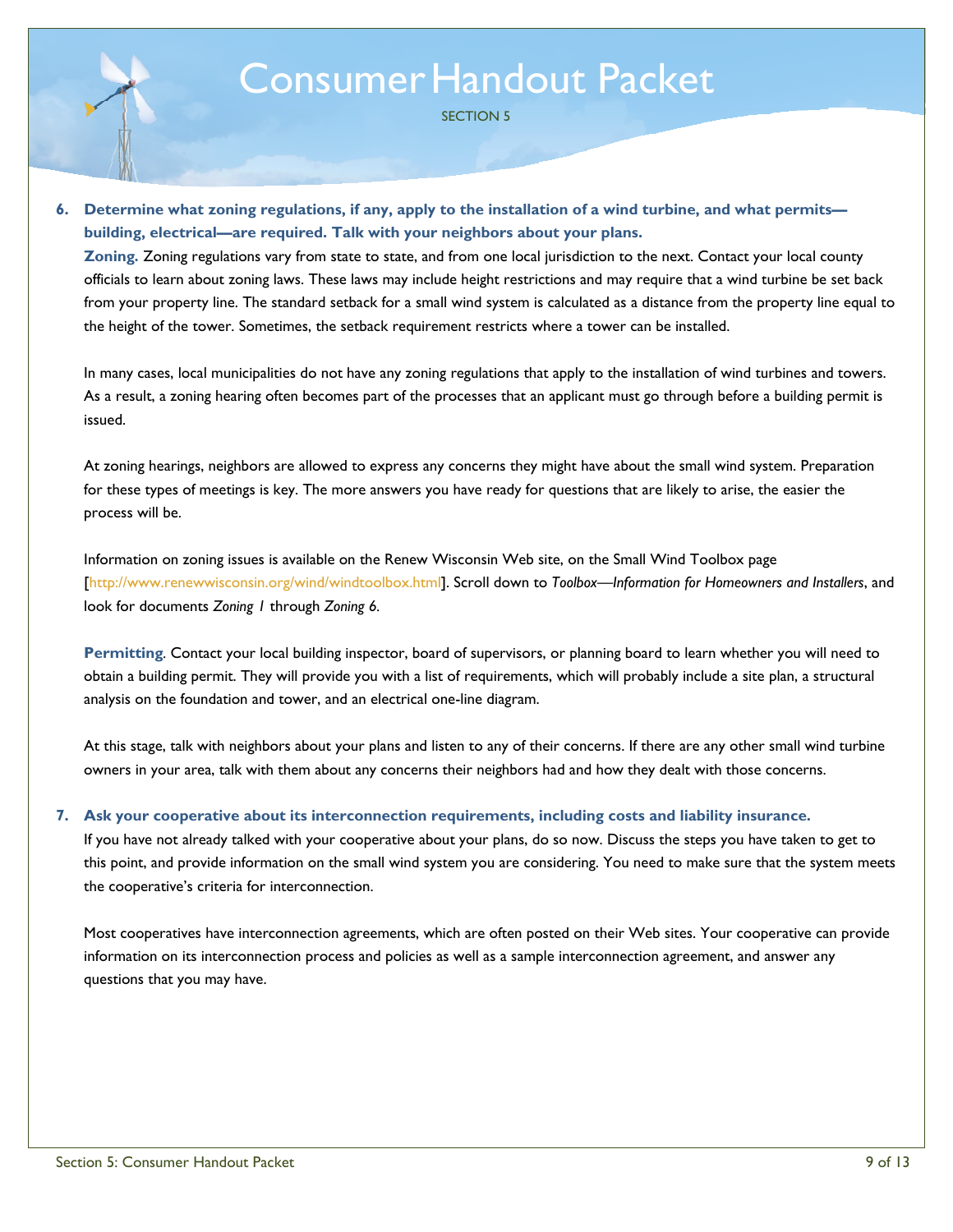SECTION 5

#### **8. Find a small wind system installer (if you haven't already done so).**

You might want to start looking for an installer by asking any current small wind system owners in your area for references. In addition, contact the manufacturer of the wind turbine you are interested in for recommendations and suggestions for authorized installers.

Another option is to ask your state's renewable energy organization or energy office. DOE's EERE Web site provides contact information for state energy offices [http://www.eere.energy.gov/state\_energy\_program/seo\_contacts.cfm]. Regional organizations, such as the Midwest Renewable Energy Association (MREA) [http://www.the-mrea.org] might also be able to help.

Once you have a short list of installers, contact at least three of them for quotes for the equipment and installation. Question any quote that appears to be too high or too low.

Some questions to ask when considering an installer are:

- Does the company have experience installing grid-connected systems? What models?
- Does the company use licensed and certified contractors? Is the company insured?
- Does the company have any consumer complaints, judgments, or liens against it?
- Will the company help with the applications required by the local building permitting agency and the utility for grid-connected systems?
- How much, if any, of the work will be contracted out?
- When will construction begin and how long will it take?
- What warranty is offered on the installation (covering workmanship for tower and turbine assembly, electrical, and foundation work)? Will the company accept a performance bond?
- Does the company do service and repairs on the equipment?
- Will the company provide references of previous consumers?

Some states link installation requirements to incentives. Vermont, for instance, makes incentives for new small wind systems available only if the system is installed by a participant in the Vermont Solar and Small Wind Partners Program.

Additional information on selecting an installer is available at Renew Wisconsin:

http://www.renewwisconsin.org/wind/ToolboxHomeowners/Planning%20Your%20Wind%20System%208- Finding%20An%20Installer.pdf.

The North American Board of Certified Energy Professionals has decided to create a certification program for small wind turbine installers, with the first examination planned for 2008. The knowledge, skills, and abilities required for the installation and maintenance of a small wind system are discussed in the board's task analysis at http://www.nabcep.org/Monticello/userfiles/File/SmallWindTA1206FINALv1.0.pdf.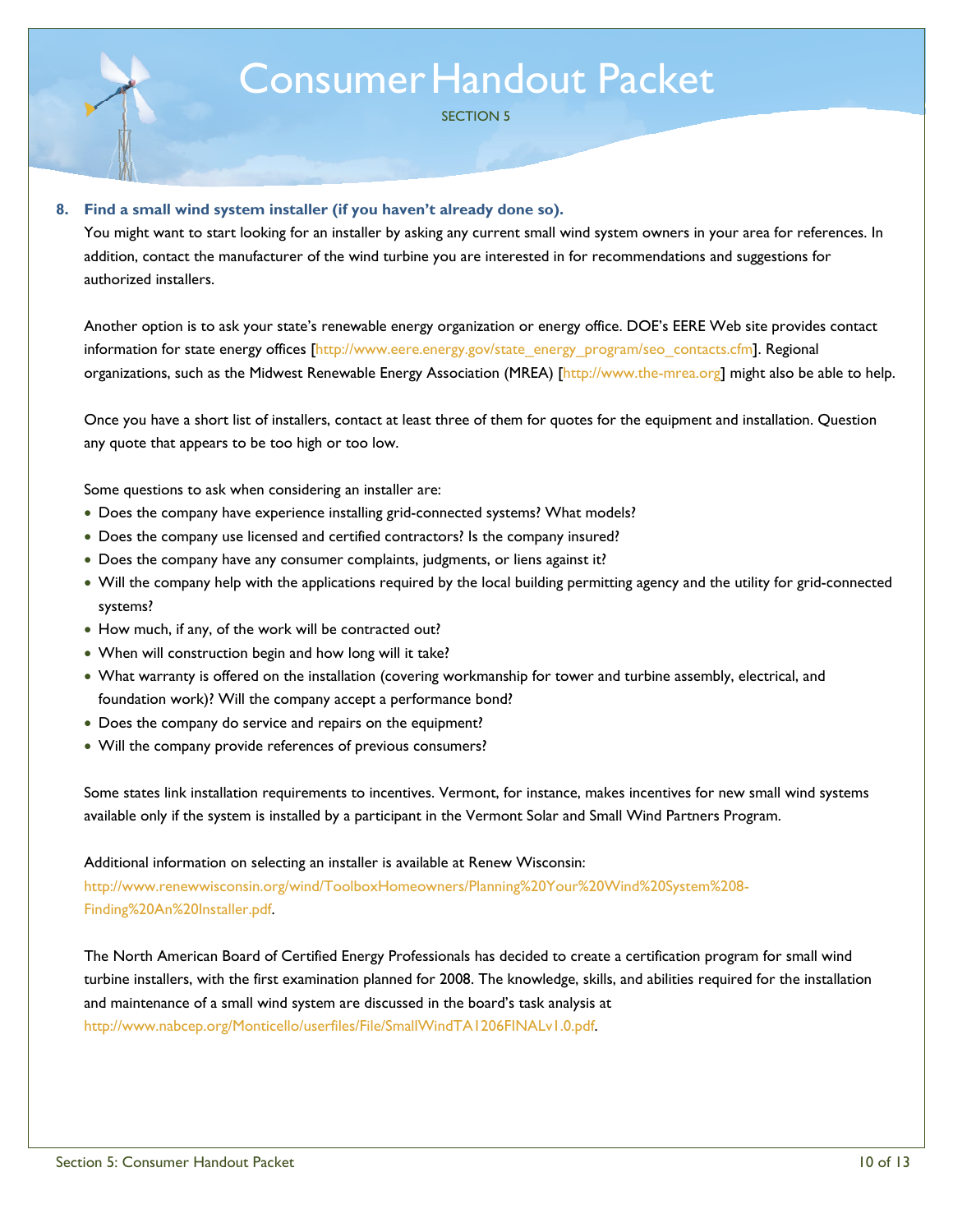SECTION 5

#### **9. Order the turbine and tower.**

Before actually placing an order, ask the manufacturer or installer for the names of consumers who have installed the same make and model. Contact those consumers to ask about machine performance and reliability and support from the manufacturer. Ask if the system is meeting their expectations.

Ensure that the manufacturer offers at least a one-year warranty with an optional extended five-year warranty for all hardware, and that the inverter is Underwriters Laboratories (UL) listed.

If you plan to purchase a rebuilt or remanufactured wind generator, find out the history of the machine, obtain the remanufacturing report the specific turbine that you will be purchasing, be sure there is a warranty, ask about a maintenance contract, and ask about the availability of spare parts.

Additional information is available in the *Wind Turbine Buyer's Guide* at http://www.homepower.com/files/featured/TurbineBuyersGuide.pdf.

#### **10. Contract for installation of your small wind system.**

This is the final step. If you did not contract for the installation of your wind generator with the manufacturer, contact the installer you found in step 8 and arrange for installation.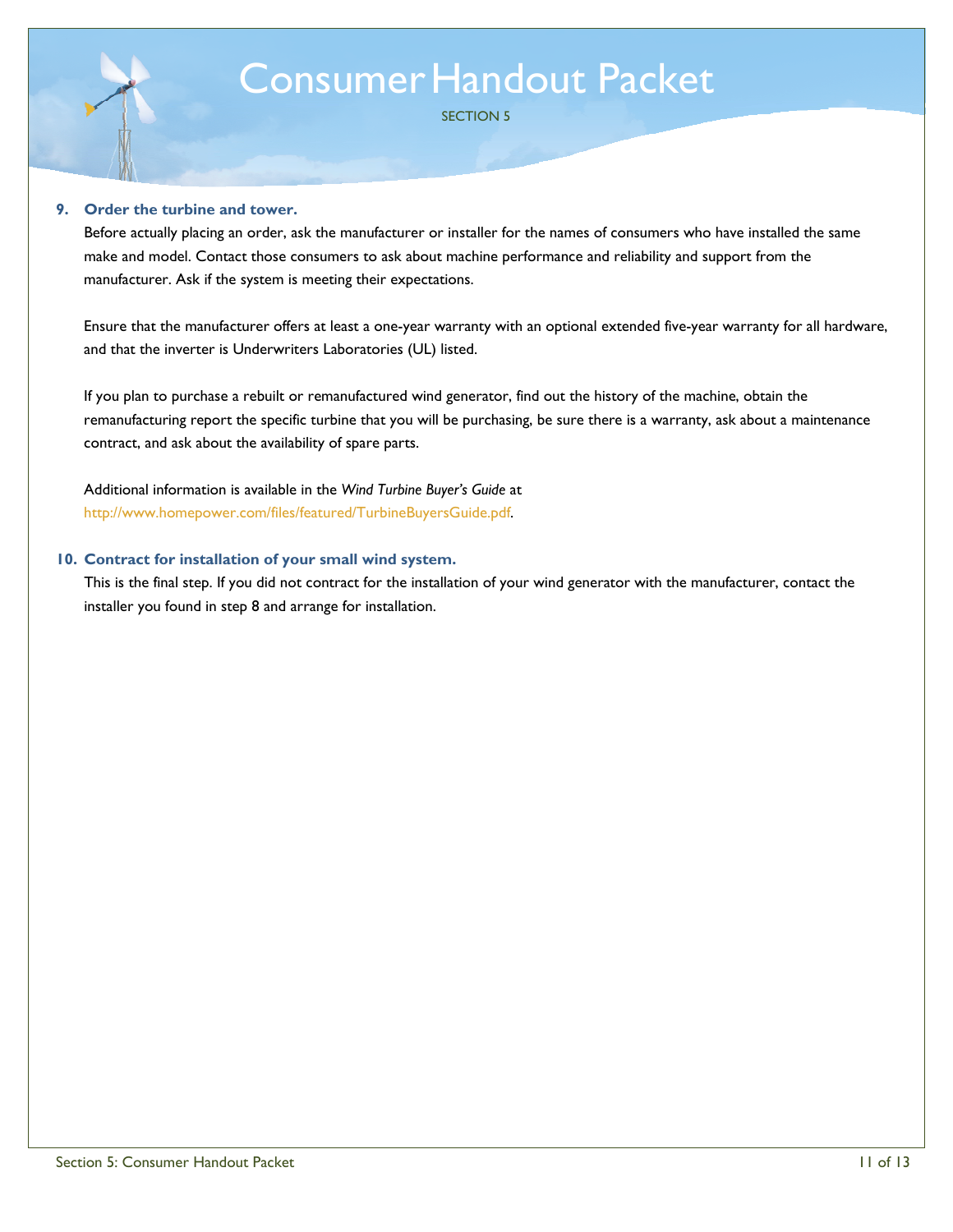SECTION 5

### Questions to Ask Wind Turbine Vendors

Cooperative members interested in installing a small wind system should ask vendors or distributors the following questions:

#### 1. **How reliable is the rated energy output? How did you calculate the output? What wind speeds did**

#### **you use?**

Experts advise ignoring peak output and power curves provided by vendors. Rather, look for the monthly or annual energy numbers—in kilowatt-hours—for the turbine, estimated for the average wind speed that you expect or have measured at your site. If the turbine manufacturer or distributor does not provide energy production estimates, find another manufacturer.

#### 2. **Is the inverter UL listed?**

If the inverter is not UL listed, find another vendor. Most utilities require that an inverter have a UL 1741 certification for interconnection with the grid. As part of the certification, the inverter is required to fail open in the absence of power on the grid.

#### 3. **What is the estimated total installed cost? What does the turbine cost? What does the tower cost? How much is installation estimated to cost?**

It is important to know the total installed cost of a wind turbine system to ensure sufficient budgeting for the system. Budget for installation labor expenses as well as the cost of equipment rental, concrete and rebar, electrical components, shipping, and sales tax.

#### 4. **How long is the warranty? What does it cover? Parts? Labor? Can it be extended? If so, what will it cost?**

Warranties range from one to five years. The longer the warranty, the better. Make sure the warranty covers labor as well as parts. Cooperative members should ask owners of wind systems purchased from the same vendor about performance and reliability before making a decision on an extended warranty, if available.

If you live in an area that is prone to lightning strikes, you should strongly consider the option of lightning protection. At present, only one U.S. vendor—Abundant Renewable Energy (ARE)—offers such protection with its machine. But third-party vendors can design and install adequate protection systems.

#### 5. **What are your credentials? How long have you been in business? How many turbines have you sold? Have your turbines been certified?**

Look for vendors that have been in business for at least five years, or have acquired the product line of another vendor. In addition, cooperative members should ask the vendor for the names of at least two people who have installed a wind turbine that is the same as, or similar to, the model the cooperative member is interested in.

Currently, there is no U.S. small wind certification process, but small wind turbines can be certified using the International Electrotechnical Commission (IEC) standard—IEC 61400-2—for testing wind turbine power performance. This standard is increasingly used by U.S. manufacturers in their wind turbine designs.